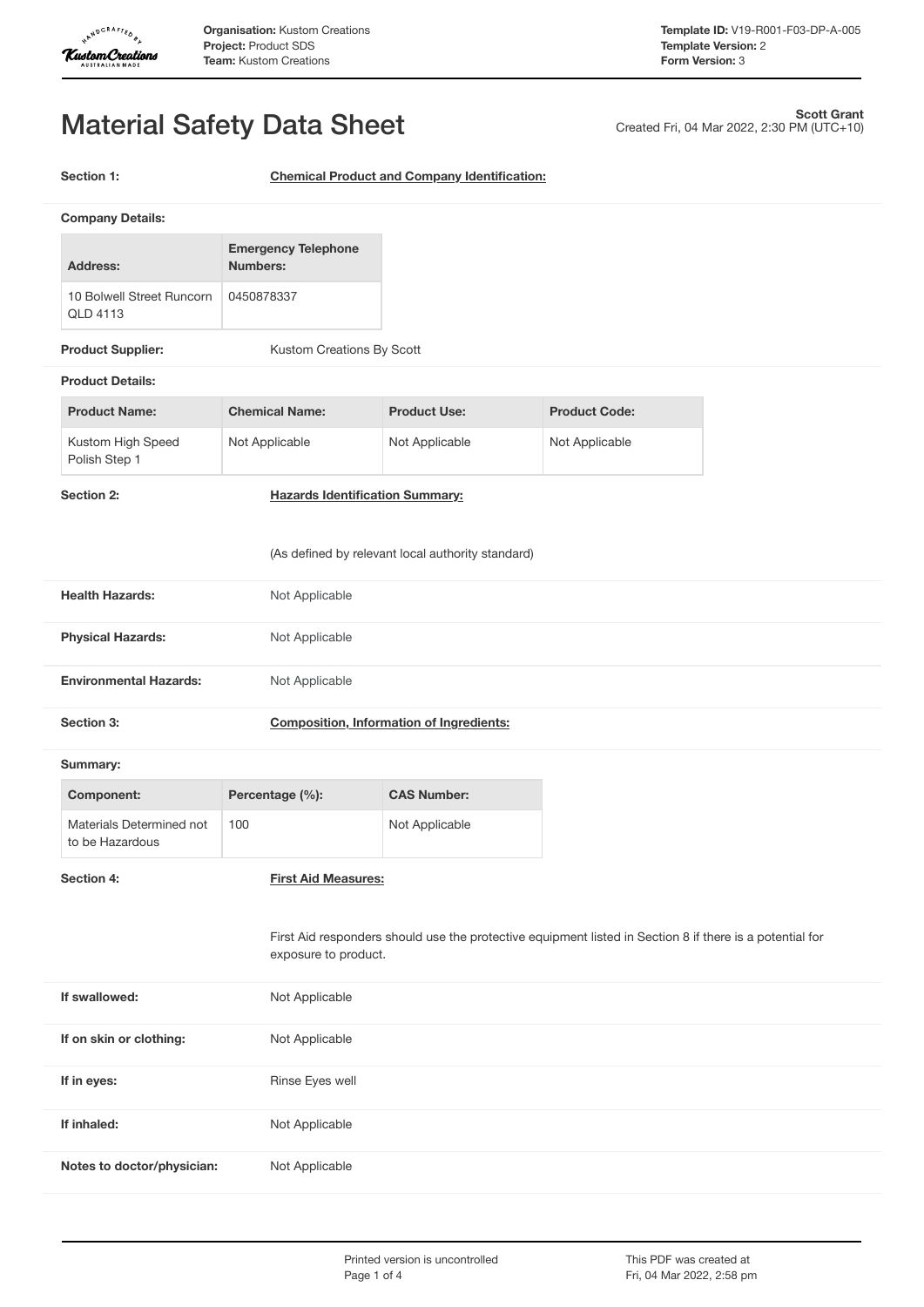

**Organisation:** Kustom Creations **Project:** Product SDS **Team:** Kustom Creations

|                            | Section 5:                                    | <b>Fire Fighting Measures:</b>                                         |  |  |
|----------------------------|-----------------------------------------------|------------------------------------------------------------------------|--|--|
|                            | <b>National Fire Protection Rating (NFPA)</b> |                                                                        |  |  |
|                            | Health:                                       | <b>Flammability:</b><br><b>Reactivity:</b>                             |  |  |
|                            | Legend:                                       | 4 = Severe $ 3$ = Serious $ 2$ = Moderate $ 1$ = Slight $ 0$ = Minimal |  |  |
|                            | Flashpoint:                                   | $>200^{\circ}$ C                                                       |  |  |
|                            | <b>Extinguishing Media:</b>                   | Carbon Dioxide, Foam, Dry Chemical Powder                              |  |  |
| Fire and explosion hazard: |                                               |                                                                        |  |  |
|                            | Fire fighting instructions and                | Evacuate area                                                          |  |  |
|                            | equipment:                                    | Fire Fighters should use standard protective equipment                 |  |  |
|                            | Section 6:                                    | <b>Accidental Release Measures:</b>                                    |  |  |
|                            | In case of spills or leaks:                   | Clean up spill immediate                                               |  |  |
|                            | Small spill:                                  | Clean up spill immediate                                               |  |  |
|                            |                                               | Area may be slippery                                                   |  |  |
|                            |                                               | Dispose of waste generally                                             |  |  |
|                            | Large spill:                                  | Clean up spill immediate                                               |  |  |
|                            |                                               | Area may be slippery                                                   |  |  |
|                            |                                               | Dispose of waste generally                                             |  |  |
|                            | Section 7:                                    | <b>Handling and Storage:</b>                                           |  |  |
|                            | Handling:                                     | No special instructions for Handling                                   |  |  |
|                            | Handling:                                     | Store in cool dry place                                                |  |  |
|                            | Section 8:                                    | <b>Exposure Controls, Personal Protection:</b>                         |  |  |
|                            | <b>Exposure limits:</b>                       | Not applicable                                                         |  |  |
|                            | <b>Engineering controls:</b>                  | Not applicable                                                         |  |  |
|                            | Personal protective<br>equipment:             | Eye wear may be worn                                                   |  |  |
|                            | <b>User safety</b><br>recommendations:        | Wear eye protection                                                    |  |  |
|                            | Section 9:                                    | <b>Physical and Chemical Properties:</b>                               |  |  |
|                            | Summary:                                      |                                                                        |  |  |
|                            | Property:                                     | Details:                                                               |  |  |
|                            | Appearance:                                   | Solid                                                                  |  |  |
|                            | Odor:                                         | Not Applicable                                                         |  |  |

pH: Not Applicable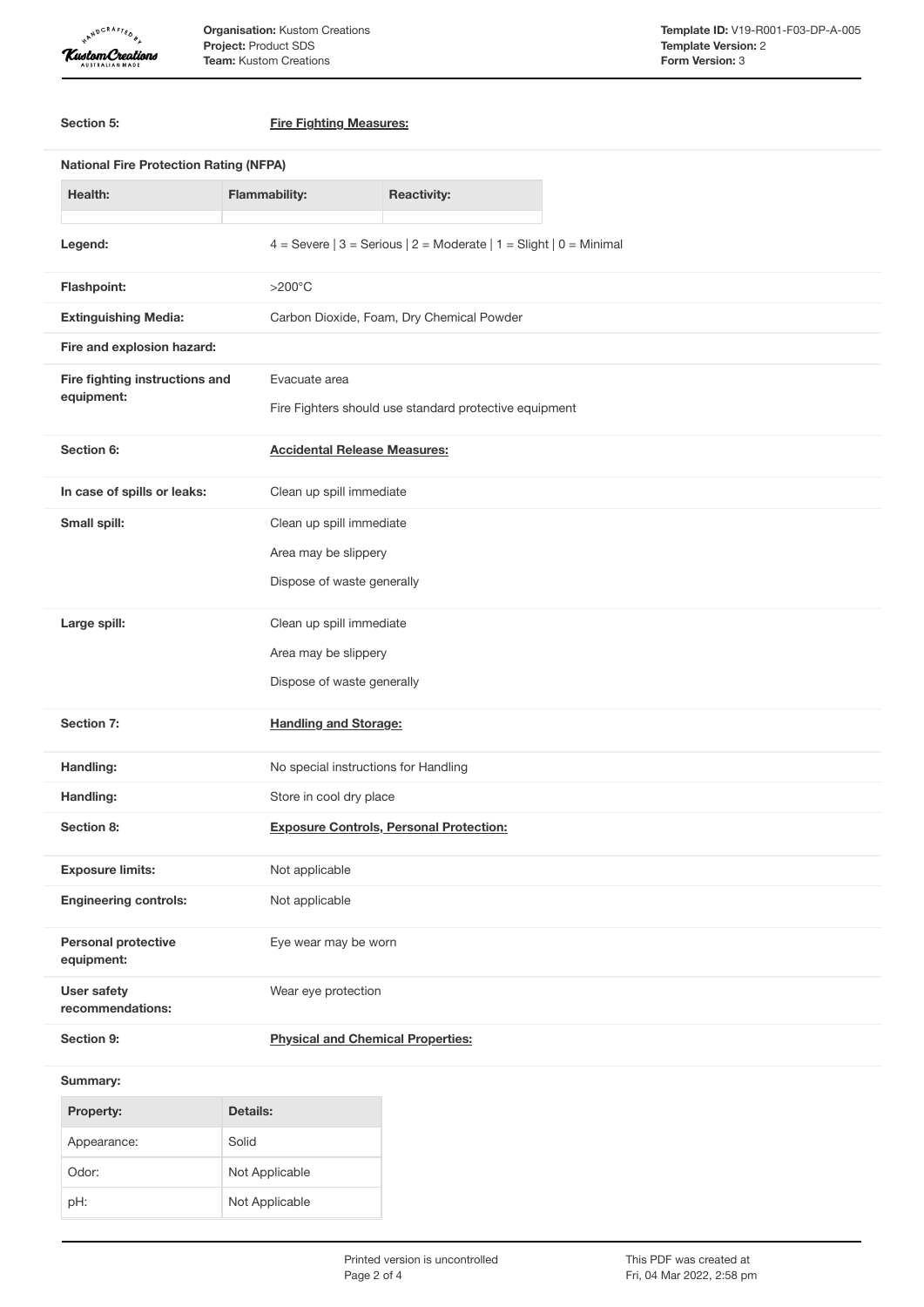

**Organisation:** Kustom Creations **Project:** Product SDS **Team:** Kustom Creations

| <b>Property:</b>              | Details:         |
|-------------------------------|------------------|
| <b>Melting Point:</b>         | $70^{\circ}$ C   |
| <b>Boiling Point:</b>         | Not Applicable   |
| Flash Point:                  | $>200^{\circ}$ C |
| <b>Evaporation Rate:</b>      | Not Applicable   |
| Flammability:                 | Not Applicable   |
| <b>Flammability Limits:</b>   | Not Applicable   |
| Vapor Pressure:               | Not Applicable   |
| Vapor Density:                | Not Applicable   |
| Density:                      | 1.11             |
| Solubility:                   | Insoluble        |
| Partition Coefficient:        | Not Applicable   |
| Auto-Ignition Temperature:    | $>220^{\circ}$ C |
| Decomposition<br>Temperature: | Not Applicable   |
| Viscosity:                    | Solid            |

# **Section 10: Stability and Reactivity:**

| <b>Product Reactivity:</b>                  | Not Applicable                                        |
|---------------------------------------------|-------------------------------------------------------|
| <b>Chemical Stability:</b>                  | Product is considered stable                          |
| <b>Hazardous Polymerisation:</b>            | Not Applicable                                        |
| <b>Conditions to Avoid:</b>                 | Damp or wet area, Excessive Heat, High energy sources |
| <b>Incompatible Materials:</b>              | Strong oxidisers                                      |
| <b>Hazardous Decomposition</b><br>Products: | Not Applicable                                        |
| Section 11:                                 | <b>Toxicological Information:</b>                     |

#### **Acute Toxicity:**

| Column1                    | Column <sub>2</sub> |
|----------------------------|---------------------|
| Oral $LD_{50}$ (rat)       | Not Applicable      |
| Dermal $LD_{50}$ (rat)     | Not Applicable      |
| Inhalation $LC_{50}$ (rat) | Not Applicable      |
| Eve Irritation (rabbit)    | Not Applicable      |
| Skin Irritation (rabbit)   | Not Applicable      |
| Sensitization (quinea pig) | Not Applicable      |
|                            |                     |

### **Carcinogen Status:**